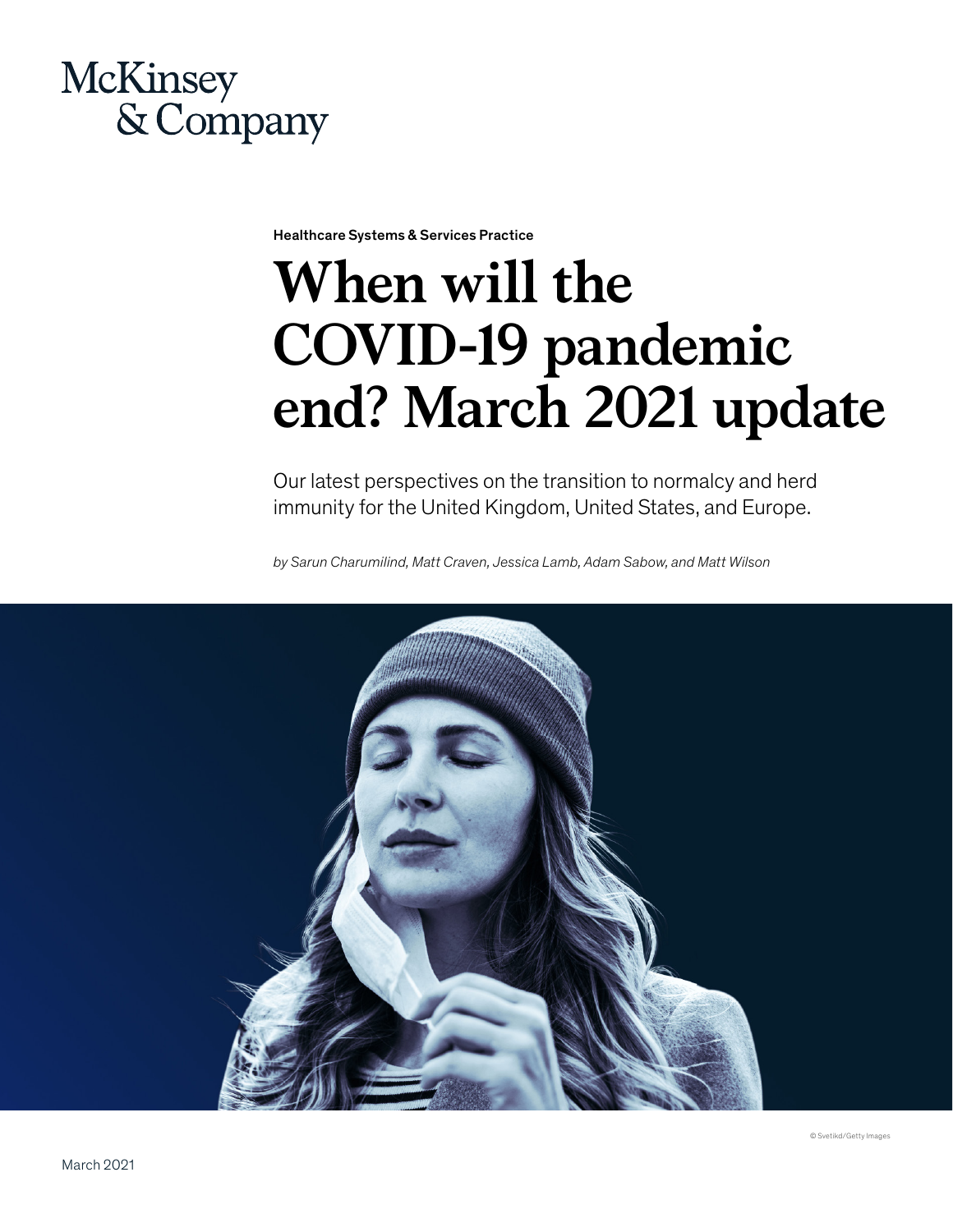The fall in COVID-19 cases across much of the world over the past ten weeks signals a new dawn in the fight against the disease. Vaccines are proving effective and rapidly scaling, bending the curve in many geographies. This is a fragile dawn, however, with transmission and deaths still high, unequal access to vaccines, and variants of concern threatening to undo progress to date.

The trajectory of UK and US cases has enabled the beginnings of a transition toward normalcy,<sup>1</sup> the first and more important of the pandemic's two endpoints. We expect this transition to continue in the second quarter of 2021 and will likely see many aspects of social and economic life return to the prepandemic normal, consistent with UK Prime Minister Johnson's staged reopening plan for the United Kingdom<sup>2</sup> and US President Biden's goal of a normal Independence Day.<sup>3</sup> We are more confident in this timeline for the United Kingdom than for the United States, given that the first has already experienced a wave driven by a more infectious variant, whereas the latter could still face one. Parts of the European Union have recently faced setbacks: fewer doses in arms than in the United Kingdom or United States, a new wave of cases, and new lockdowns. A transition toward normalcy is mostly likely in Europe during the late second or third quarter of 2021. The timing will probably vary by country, depending on accelerating vaccine supplies, the impact of vaccinations on hospitalization rates, and the occurrence (or not) of new waves driven by new variants.

Herd immunity, the second endpoint, is most likely in the third quarter for the United Kingdom and the United States and in the fourth quarter for the European Union, with the difference driven by a more limited vaccine availability in the European Union. However, the risks to these timelines are real—herd immunity may not be achieved by the end of the year if vaccine hesitancy is high, if countries experience disruptions in vaccine supply,

or if a variant that renders existing vaccines less effective spreads widely. And herd immunity may look different in different parts of the world, ranging from strong nationwide or regional protection to temporary or oscillating immunity to some countries not reaching herd immunity over the medium term.

In this article, we'll review the developments since our last perspective (January 21), offer an outlook for each of the three geographies, assess risks, and outline what the end of the pandemic might look like.

## **Recent developments and their impact on timelines**

The past month or two have seen seven important developments:

- 1. *Vaccines work.* We have growing evidence that vaccines are effective, as real-world data from Israel and the United Kingdom validate the clinical-trial results by showing a sharp reduction in hospitalizations and deaths.4 Emerging evidence also indicates that vaccines likely reduce transmission considerably, though not to the same degree that they prevent severe disease.<sup>5</sup>
- 2. *The vaccine rollout is improving.* Massive inoculation programs have accelerated, especially in the United Kingdom. As of March 15, the United Kingdom has administered 39 doses per 100 people in the total population; the corresponding figures for the United States and the European Union are 33 and 12 per 100, respectively.6 Just as important: sentiment about vaccine adoption is improving.7
- 3. *More vaccines are coming.* Johnson & Johnson's one-shot vaccine appears to be highly effective against severe COVID-19 and received Emergency Use Authorization

 $^1$  See our earlier perspectives, on McKinsey.com, for definitions of normalcy and herd immunity. When we refer to herd-immunity timelines for a country, we mean the point at which the entire nation or a significant portion reaches herd immunity.

<sup>2</sup> "Lockdown: Boris Johnson unveils plan to end England restrictions by 21 June," BBC, February 22, 2021, bbc.com.

<sup>3</sup> "Covid pandemic: Biden eyes 4 July as 'Independence Day' from virus," BBC, March 12, 2021, bbc.com.

<sup>4</sup> Jacqui Wise, "Covid-19: Pfizer BioNTech vaccine reduced cases by 94% in Israel, shows peer reviewed study," BMJ, February 25, 2021, Volume 372, Number 8282 bmj.com; Benjamin Mueller, "Vaccines sharply cut coronavirus hospitalization, U.K. studies show," *New York Times*, February 22, 2021, nytimes.com.

<sup>5</sup> "Science brief: Background rationale and evidence for public health recommendations for fully vaccinated people," Centers for Disease Control and Prevention, last updated March 8, 2021, cdc.gov.

 $^6$  Hannah Ritchie et al., "Coronavirus (COVID-19) vaccinations," Our World in Data, last accessed March 15, 2021, ourworldindata.org.

 $^7$  "Science brief," last updated March 8, 2021; Matthew Smith, "Europe is becoming more pro-vaccine," YouGov, January 22, 2021, yougov.co.uk.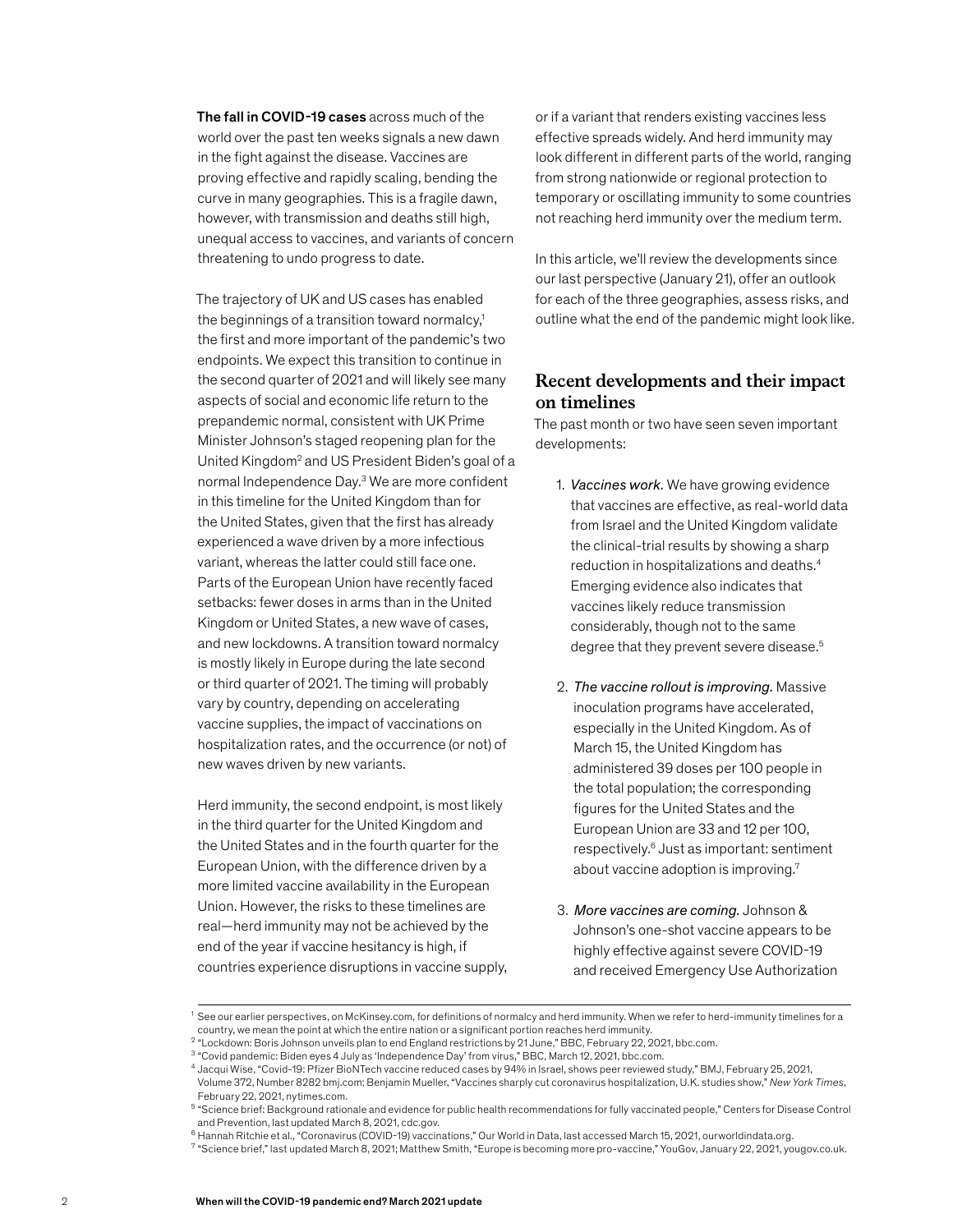in the United States on February 27.8 Novavax's vaccine is now in Phase III trials; preliminary results suggest it was highly effective in the United Kingdom but less so in South Africa.<sup>9</sup> All of that makes it increasingly clear that the United Kingdom and the United States will have enough doses to vaccinate all adults by the end of the second quarter, and Europe should achieve the same milestone by the end of the third quarter, assuming no major vaccines are withdrawn. Further, vaccine trials on children aged 12 and up are well underway, and new trials on babies and children six months and older raise the possibility of pediatric vaccination, which would add to the population that could potentially contribute to herd immunity.10

- 4. *Therapeutics are poised to make more of a difference.* A new wave of COVID-19 therapeutics, including those from Eli Lilly,<sup>11</sup> Merck–Ridgeback,<sup>12</sup> and Vir Biotechnology,<sup>13</sup> have produced positive data or received Emergency Use Authorization. The emerging data from these treatments suggest they have the potential to materially reduce hospitalizations and deaths for cases that do occur, accelerating a transition toward normalcy.
- 5. *New cases and deaths are lower—but still high.* New cases, hospitalizations, and deaths have dropped dramatically—by 79 percent and 89 percent, respectively, in the United States and the United Kingdom from the January peak, as of March 15.14 This trajectory has amplified discussions of a transition toward normalcy in both countries. The

 bend in the curve is fragile, however. Much of the decline in Europe has followed strict lockdowns; but lockdowns and other nonpharmaceutical interventions are still confoundingly difficult to get right, and even now, multiple European countries are experiencing upward case trends. And US deaths are still averaging 1,000 per day, many times higher than average daily flu deaths.<sup>15</sup>

- 6. *It is increasingly clear that more infectious variants of concern*16 *may drive a new wave of cases in the coming months.* The United Kingdom is in a relatively favorable position; cases are declining in spite of the high prevalence of the B.1.1.7 variant, suggesting that the country has a demonstrable ability to control the spread of more infectious variants. In contrast, the United States and parts of the European Union appear to have an increasing prevalence of B.1.1.7.17 The potential for a variant-driven wave of US cases and ongoing spread in Europe in the coming months is real.
- 7. *Variants may also reduce vaccine efficacy or enable reinfection.* Data from the AstraZeneca vaccine trial in South Africa highlight the potential for variants such as B.1.351 and P.1 to reduce the efficacy of vaccines.18 Other vaccine data, including those from Novavax and Johnson & Johnson, show a more modest reduction in efficacy, especially against severe disease caused by these variants.19 There is also early evidence of mutations arising independently in the United States that may reduce the efficacy

<sup>8 &</sup>quot;FDA issues Emergency Use Authorization for third COVID-19 vaccine," US Food and Drug Administration (FDA), February 27, 2021, fda.gov. 9 Nick Paul Taylor, "Novavax COVID-19 vaccine 90% efficacious in phase 3, but protection plummets against one variant," Fierce Biotech, January 29, 2021, fiercebiotech.com.

<sup>10</sup> Peter Loftus, "Moderna is testing its COVID-19 vaccine on young children," *The Wall Street Journal*, March 16, 2021, wsj.com.

<sup>11 &</sup>quot;Lilly's bamlanivimab and etesevimab together reduced hospitalizations and death in Phase 3 trial for early COVID-19," Lilly, March 10, 2021, lilly.com. 12 Ben Adams, "Merck has better luck with 2nd COVID-19 drug attempt as it sees a positive in early molnupiravir data," Fierce Biotech,

March 8, 2021, fiercebiotech.com.

<sup>13</sup> Mark Terry, "Vir Bio's COVID-19 antibody therapy could be great, but will it be too late?," BioSpace.com, November 11, 2020, biospace.com.

<sup>14</sup> Jordan Allen et al., "Coronavirus in the U.S.: Latest map and case count," *New York Times*, updated March 18, 2021, nytimes.com. Based on seven-day averages of cases.

<sup>&</sup>lt;sup>15</sup> "COVID data tracker," Centers for Disease Control and Prevention, last accessed March 20, 2021, cdc.gov; "Weekly U.S. influenza surveillance report," Centers for Disease Control and Prevention, last reviewed March 19, 2021, cdc.gov.

<sup>16 &</sup>quot;SARS-CoV-2 variants," Centers for Disease Control and Prevention, last updated March 16, 2021, cdc.gov.

<sup>17</sup> *Risk assessment: SARS-CoV-2 – increased circulation of variants of concern and vaccine rollout in the EU/EEA, 14th update*, European Centre for Disease Prevention and Control (ECDC), February 2021, ecdc.europa.eu.

<sup>18</sup> Shabhir A. Mahdi et al., "Efficacy of the ChAdOx1 nCoV-19 Covid-19 vaccine against the B.1.351 variant," *The New England Journal of Medicine*, March 16, 2021, nejm.org.

<sup>19 &</sup>quot;Novavax COVID-19 vaccine demonstrates 89.3% efficacy in UK Phase 3 trial," Novavax, January 28, 2021, ir.novavax.com; Carl Zimmer, Noah Weiland, and Sharon LaFraniere, "New analyses show Johnson & Johnson's one-dose vaccine works well," *New York Times*, February 24, 2021, nytimes.com.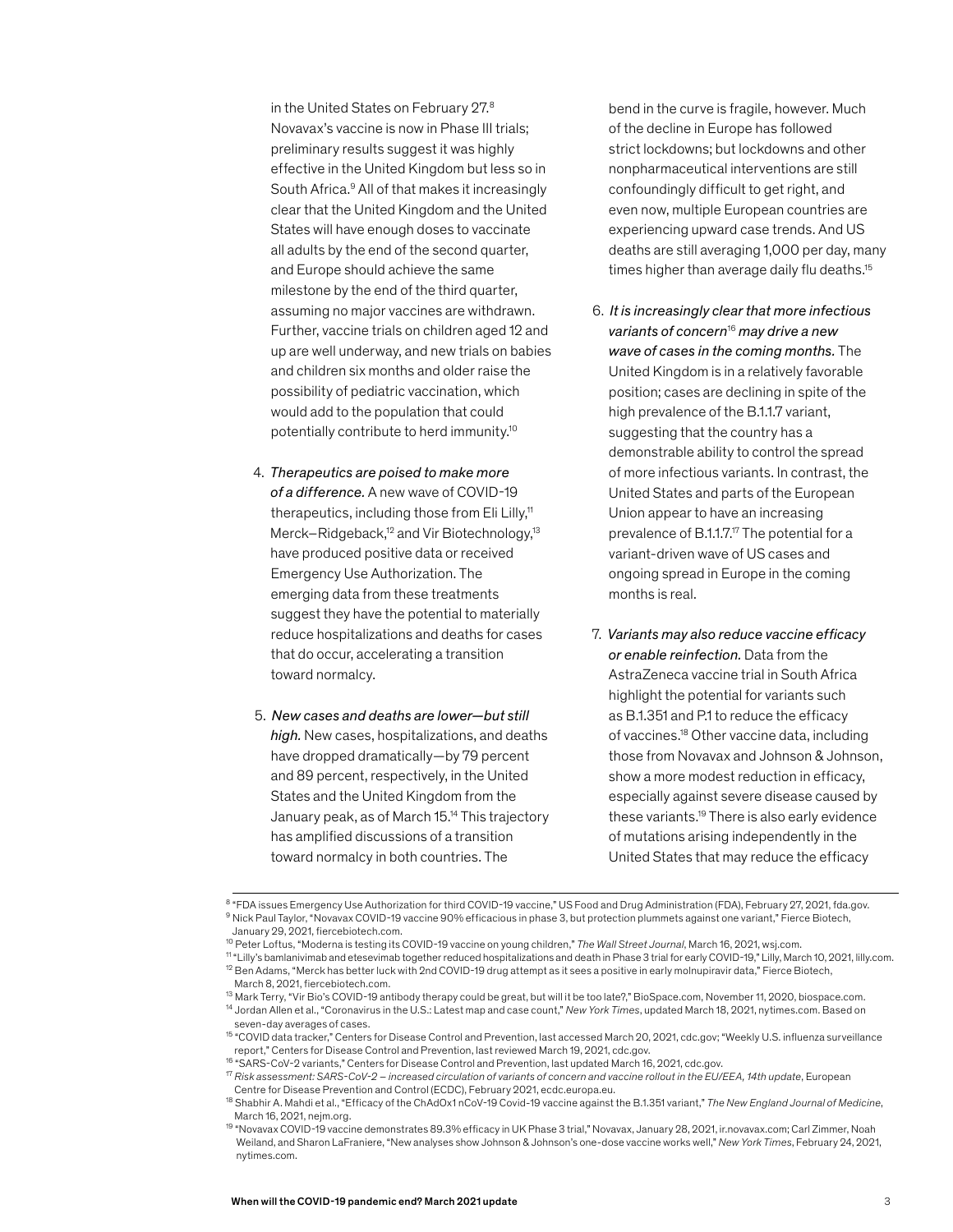of vaccines.20 These variants also appear to be more infectious than the original wild-type strain. These initial findings are based on very small sample sizes and may change as more information becomes available; we still do not know the impact of vaccines against severe disease from these strains. But if these results hold up, the spread of strains against which existing vaccines are substantially less effective would be a significant risk to lives and could delay the end of the pandemic.

What's the net impact of all these developments? The data continue to indicate, as stated in our earlier

perspectives, that a significant transition toward UK and US normalcy will occur in the second quarter of 2021, although the potential for a variant-driven wave in the United States is real and would blunt the transition (Exhibit 1). Potential herd-immunity timelines are bifurcating as a result of growth in variants that may reduce vaccine efficacy. If the variants turn out to be a minor factor (they only reduce vaccine efficacy modestly, or they don't spread widely), then herd immunity in the second half of the year is likely for both countries—and is more likely in the third quarter than the fourth. However, if the impact of these variants is significant, we could see timelines significantly prolonging into late 2021 or beyond.

#### Exhibit 1

# Earlier peak, longer tail: Q3 now likelier for herd immunity, given vaccine **Earlier peak, longer tail: Q3 now likelier for herd immunity, given vaccine**  availability, but variants of concern could prolong the end. **availability, but variants of concern could prolong the end.**

Probability of herd immunity<sup>1</sup> to COVID-19 for UK and US<sup>2</sup> by quarter (illustrative)



#### Early herd immunity if the following occur:

- Vaccine rollout and adoption are faster than expected
- Natural immunity is significantly higher than realized
- More-transmissible variants lead to higher rates of natural immunity

#### Peak probability of herd immunity driven by the following:

- Vaccine rollout to the adult population
- Approximately 3–9 months for manufacturing, distribution, and sufficient adoption to reach herd immunity

#### Later herd immunity if one or more of the following occur:

- Variants that evade natural immunity from prior infection or render vaccines less effective necessitate vaccine reformulation and revaccination campaigns
- Manufacturing/supply-chain issues slow rollout
- Safety issues delay Biologics License Applications
- More-infectious variants raise the threshold for achieving herd immunity
- Adoption is slower than anticipated
- Duration of immunity is short
- Vaccine prevents disease progression but does not meaningfully reduce transmission

<sup>1</sup>Herd immunity is achieved when a sufficient portion of a population is simultaneously immune to prevent sustained transmission. At this point, significant, ongoing public-health measures are not needed to prevent future spikes in disease and mortality (this might be achieved while there are still a number of people in particular communities who have the disease, as is the case with measles). <sup>2</sup>Timeline to functional end is likely to vary somewhat based on geography.

<sup>&</sup>lt;sup>20</sup> Eyewitness News, "Coronavirus vaccine updates: Scientists concerned over New York's 'escape variant'," ABC, Inc., WABC-TV New York, March 16, 2021, abc7ny.com.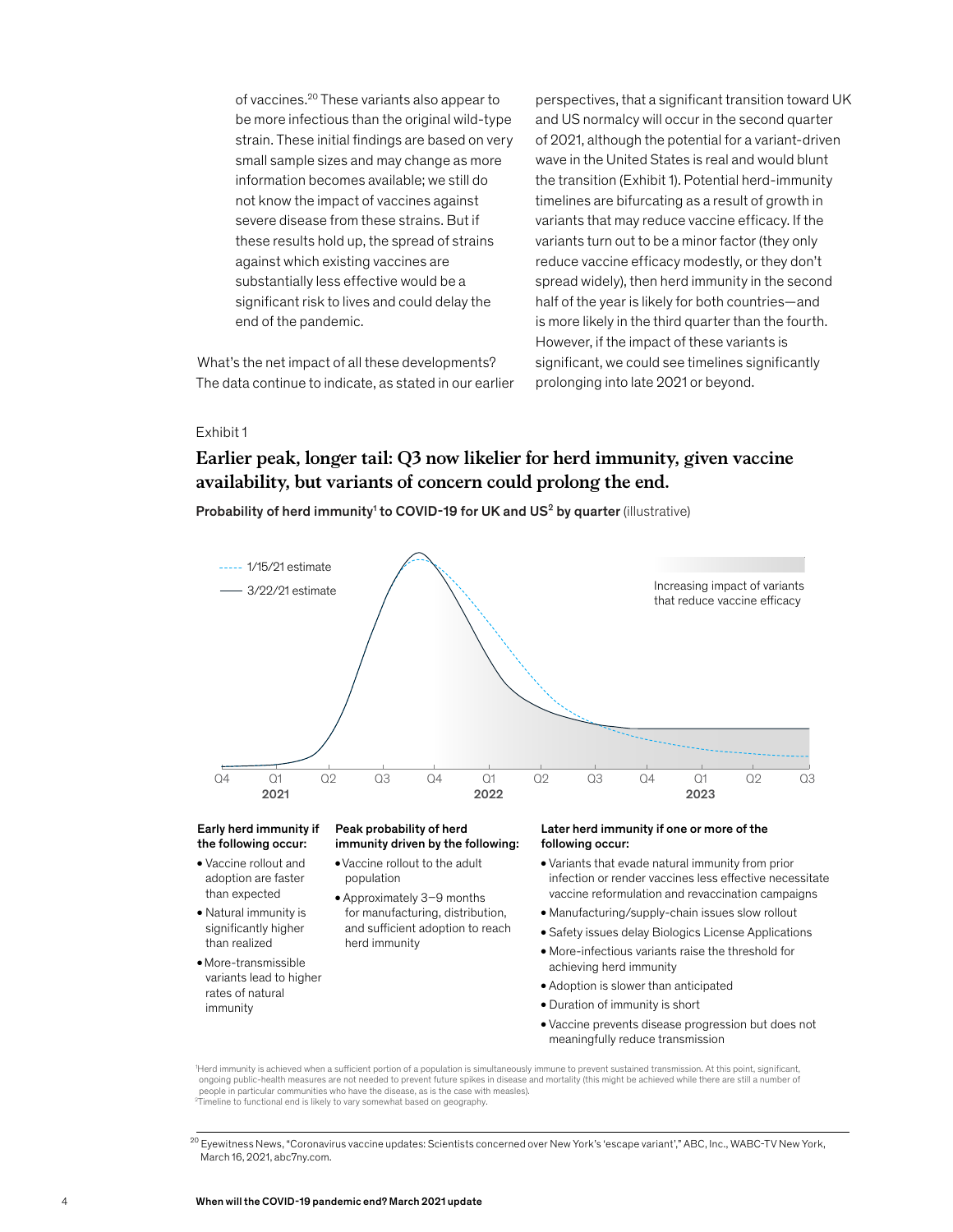### **How does this vary by geography?**

Most of our analysis in this series has focused on the United Kingdom and the United States, which continue to move down a similar path. The end of Europe's pandemic may come somewhat later, and other countries' outlooks will depend on several variables.

*European Union.* Here, as in other regions, the timing of access to vaccines will be the biggest driver of the end of the pandemic. Levels of natural immunity from prior infection vary within the European Union but are generally in the same range as in the United Kingdom and the United States.<sup>21</sup> Seasonality is likely to work in similar ways. And public interest in vaccination appears to be similar too, even in countries such as France, where interest

in vaccination was significantly lower than in other countries in the region but may now be improving. $22$ The prevalence of the more infectious B.1.1.7 variant varies by country; most countries with cases are between the high UK levels and lower US levels.

Exhibit 2 lays out the likely timing of vaccine availability in the European Union. Broadly speaking, availability will be similar to that of the United Kingdom and the United States, but EU countries may need to wait a few months longer to vaccinate all adults. Please note that this would be subject to change and further delay if the Oxford–AstraZeneca vaccine remains suspended in multiple countries following concerns about blood clots; WHO has confirmed its continued support of the vaccine.<sup>23</sup>

## Exhibit 2

# Europe's vaccine supply seems sufficient to vaccinate 68 percent of adults by by June 2021. **June 2021.**

EU adult population that can be vaccinated for COVID-19 with confirmed supplies,  $%$ 







1 Calculation is based on the known availability of vaccine doses and the European Commission's stated goal of 70% of adults vaccinated by end of summer 2021. Specifics not yet announced. Assumes that adult population is those 15 years old and older; total: EU population aged 15 years old or older is about 375 million. <sup>2</sup>Two doses needed per person for most vaccines; Johnson & Johnson vaccine is a single dose per person.

³310 million to be delivered in 2021 and optional 150 million to be delivered in 2022. Concluded exploratory talks: final contract not signed.

Source: Euronews; European Commission; AstraZeneca; CureVac; Johnson & Johnson; Moderna; Novavax, Pfizer/BioNTech; Sanofi/GSK; Valneva; all data based on public statements

21 SeroTracker, last accessed March 15, 2021, serotracker.com.

22 "Global attitudes: COVID-19 vaccines," Ipsos, February 9, 2021, ipsos.com; Yasmeen Serhan, "The vaccine-hesitant man of Europe,"  *The Atlantic*, March 18, 2021, theatlantic.com.

<sup>23</sup> "WHO statement on AstraZeneca COVID-19 vaccine safety signals," WHO, March 17, 2021, who.int.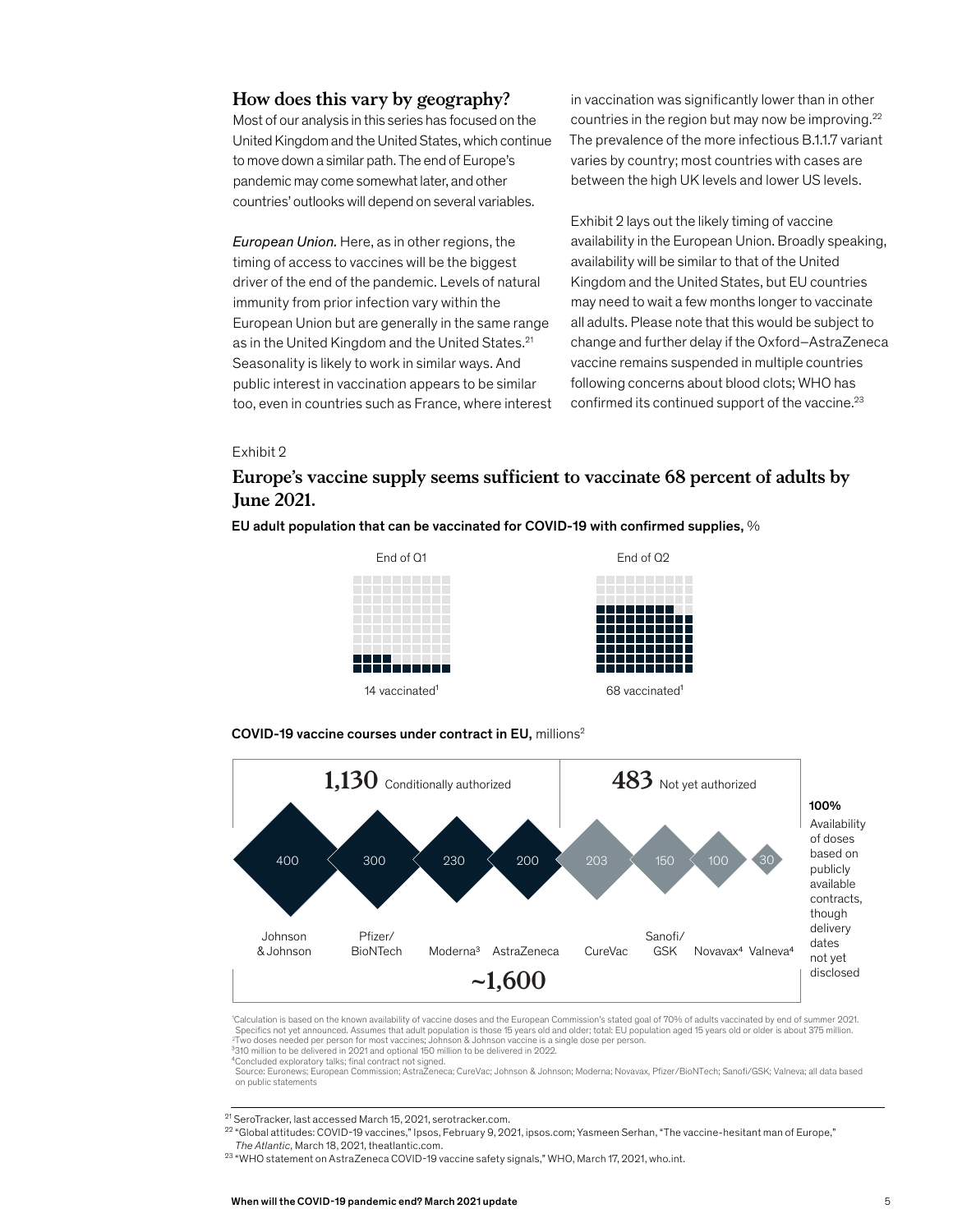Given that sufficient vaccine doses are available to vaccinate the highest-risk populations in the coming months, we expect to see the EU transition to normalcy during the second quarter of the year, although the start of this transition may be delayed until late in the quarter by a new wave of cases in some countries. A key difference for the European Union, as compared with the United Kingdom and the United States: herd immunity is more likely in the fourth quarter than the third quarter, given the likely timeline of vaccine delivery (Exhibit 3).

*Rest of the world.* While the European Union, the United Kingdom, and the United States have had broadly similar COVID-19 experiences, other parts of the world look very different. Countries like New Zealand have avoided significant COVID-19 associated mortality but appear to be further from herd immunity because so few New Zealanders have infection-driven immunity to SARS-CoV-2.

On the other hand, if vaccine uptake is fast, New Zealand might achieve a longer-lasting vaccinebased herd immunity. A second factor is seasonality: the timing of seasonality-driven changes will be different in tropical locations and the Southern Hemisphere. A third is demographics: while the younger populations of many lower-income countries have led to lower COVID-19-associated mortality, they also make it harder for adult-only vaccination programs to drive herd immunity. And perhaps most importantly for timelines, access to vaccines is unequal. While COVAX and other access initiatives are working to close the gap, many lowincome countries may not receive enough doses to vaccinate all adults until well into 2022.<sup>24</sup> The world is on pace to manufacture enough doses for 80 percent of the global population—or close to 100 percent of the adult population—by the end of 2021, but the distribution of these doses may continue to be asymmetric.25

#### Exhibit 3



## Vaccines should be available for most adults in the European Union, **Vaccines should be available for most adults in the European Union,** United Kingdom, and United States, but timing varies. **United Kingdom, and United States, but timing varies.**

'Two doses needed per person per course for Pfizer/BioNTech and Moderna; one dose per person per course for Johnson & Johnson.<br><sup>2</sup>Total US population eligible for vaccines is about 280 million—derived from CDC Advisory Com (December 22, 2020), Phases 1a–c and Phase 2 (estimate based on 2019 census population data, includes all persons aged 16 years or older not previously recommended for vaccination).

<sup>3</sup>Total EU population eligible for vaccines is about 375 million; this population includes those aged 15 years old or more.

4 Estimate of available doses in UK at end of Q1 is based on vaccinations of adult population as of March 25, and population of about 54 million people 15 years

old or more.<br>Source: BBC; Bloomberg; CDC; CNBC; Euronews; European Commission; Eurostat; HHS; Moderna; Our World in Data; Pfizer; Reuters; *Wall Street Journal*; all data derived from public statements

24 "More than 85 poor countries will not have widespread access to coronavirus vaccines before 2023," Economist Intelligence Unit, January 27, 2021, eiu.com.

<sup>25</sup> Gaurav Agarwal, Michael Conway, Jennifer Heller, Adam Sabow, and Gila Tolub, "On pins and needles: Tracking COVID-19 vaccines and therapeutics," February, 18, 2021, McKinsey.com.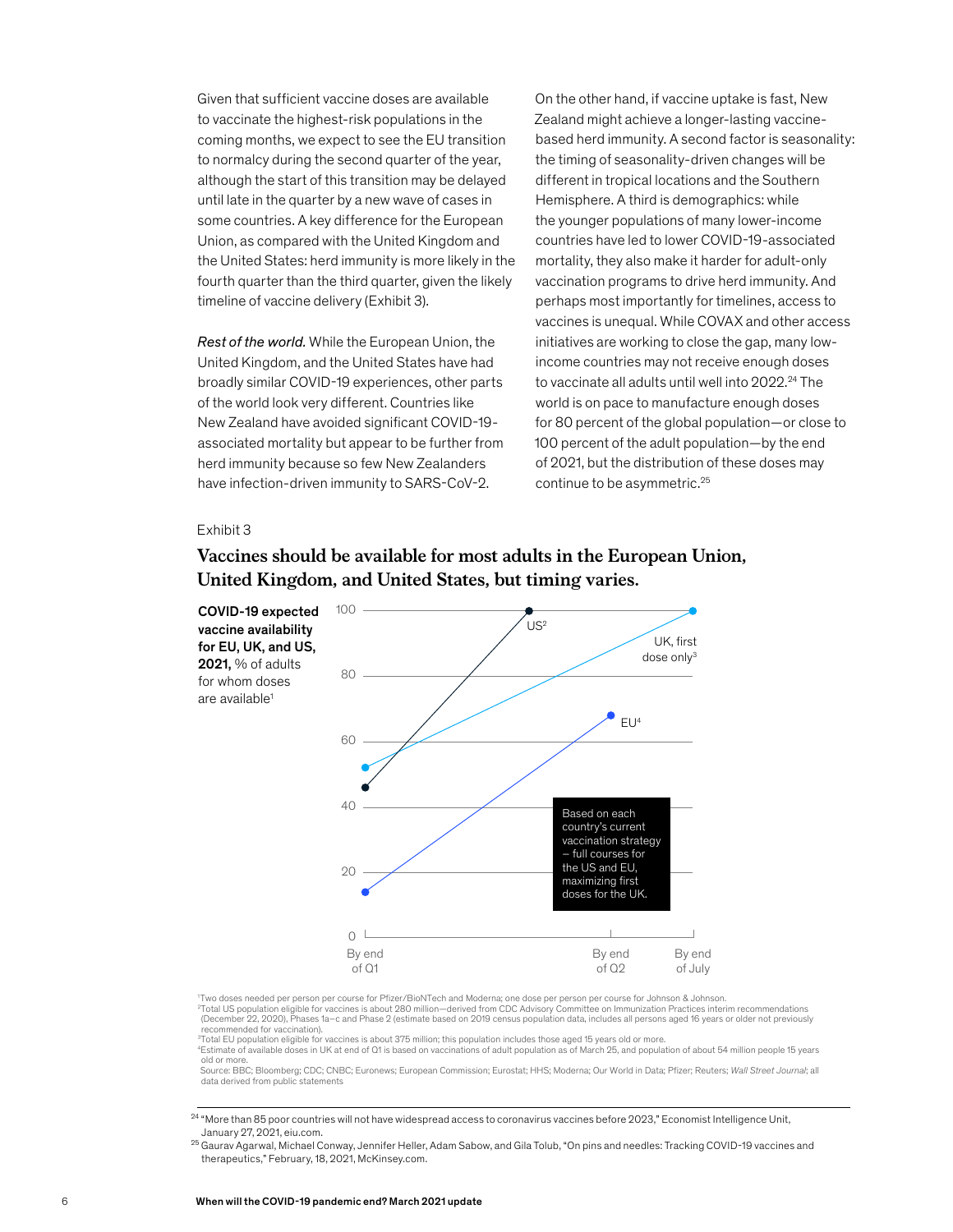Exhibit 4 provides a global view of seven factors that are likely to drive herd-immunity timelines for the rest of the world. These factors include the following:

- Population vaccinated—the proportion of people who have received the vaccine so far
- Vaccine courses secured—the additional supplies for which a country has contracted
- Supply-chain readiness
- Consumer vaccine sentiment—the public's willingness to be vaccinated
- Population under 19 years of age—a greater proportion of children makes a transition toward normalcy easier to achieve but herd immunity more difficult
- Natural immunity, or the rate of prior COVID-19 infection—higher *historical* infection rates decrease the vaccination rate needed to achieve herd immunity
- Prevalence of variants of concern

### **Risks to herd immunity**

Herd immunity requires that enough people be simultaneously immune to SARS-CoV-2 to prevent widespread ongoing transmission. While data indicate that the most likely scenario is to reach this state on the timelines described above, five risks could delay progress.

First, vaccine adoption may prove lower than expected. That could happen if a real or perceived safety issue increases hesitancy or if younger populations see little reason to be vaccinated once older cohorts are protected and a transition toward normalcy is well underway. Second, herd immunity relies on the efficacy of vaccines at reducing transmission (rather than the usually reported efficacy at preventing disease in the vaccinated

person). While initial data suggest that COVID-19 vaccines do block significant transmission,<sup>26</sup> the efficacy rate may not prove high enough to drive herd immunity. Third, the duration of vaccinemediated immunity may prove shorter than anticipated, making it hard to reach the necessary threshold for simultaneous immunity. Fourth, supplychain disruptions and delays are real, and could produce supply shocks and interfere with timelines. Fifth, and most concerning, variants that reduce the efficacy of vaccines or the benefits of natural immunity may spread widely. Some initial data offer concerning evidence that B.1.351 and P.1 may be examples of such variants, although recent Novavax data (with a small sample size) offer some reassurance that its vaccine is effective against severe disease caused by B1.351.27 Similarly, limited data from the Pfizer-BioNTech and AstraZeneca vaccines show evidence of some protection against P.1.28

These five factors combined mean that there is still a meaningful chance that herd immunity is not reached in the medium term.

## **From theory to practice: What the 'end' might look like**

The pandemic's two endpoints, a transition toward normalcy and herd immunity, may look different in different places. As the name implies, a transition will include a series of steps that will gradually normalize aspects of social and economic life. The order and pace of these steps will vary by geography. Not everyone will immediately resume all of their prepandemic activities; rather, there will be a noticeable shift toward more of them. Steps may include a return to fully in-classroom education, fewer restrictions on the operations of bars and restaurants, more gatherings with larger groups of people, the reopening of offices, and fewer prohibitions on interregional or international travel. The United Kingdom's plan for reopening provides an example of the stepwise manner in which a transition to normalcy is likely to occur.29

<sup>26</sup> Smriti Mallapaty, "Can COVID vaccines stop transmission? Scientists race to find answers," *Nature*, February 19, 2021, nature.com. 27 Lee Landenberger, "Novavax's COVID-19 vaccine shows 100% protection against severe disease," March 12, 2021, bioworld.com. <sup>28</sup> "Existing vaccines may protect against the Brazilian coronavirus variant," University of Oxford, March 18, 2021, ox.ac.uk.

<sup>29 &</sup>quot;Lockdown: Boris Johnson unveils plan to end England restrictions by 21 June," February 22, 2021.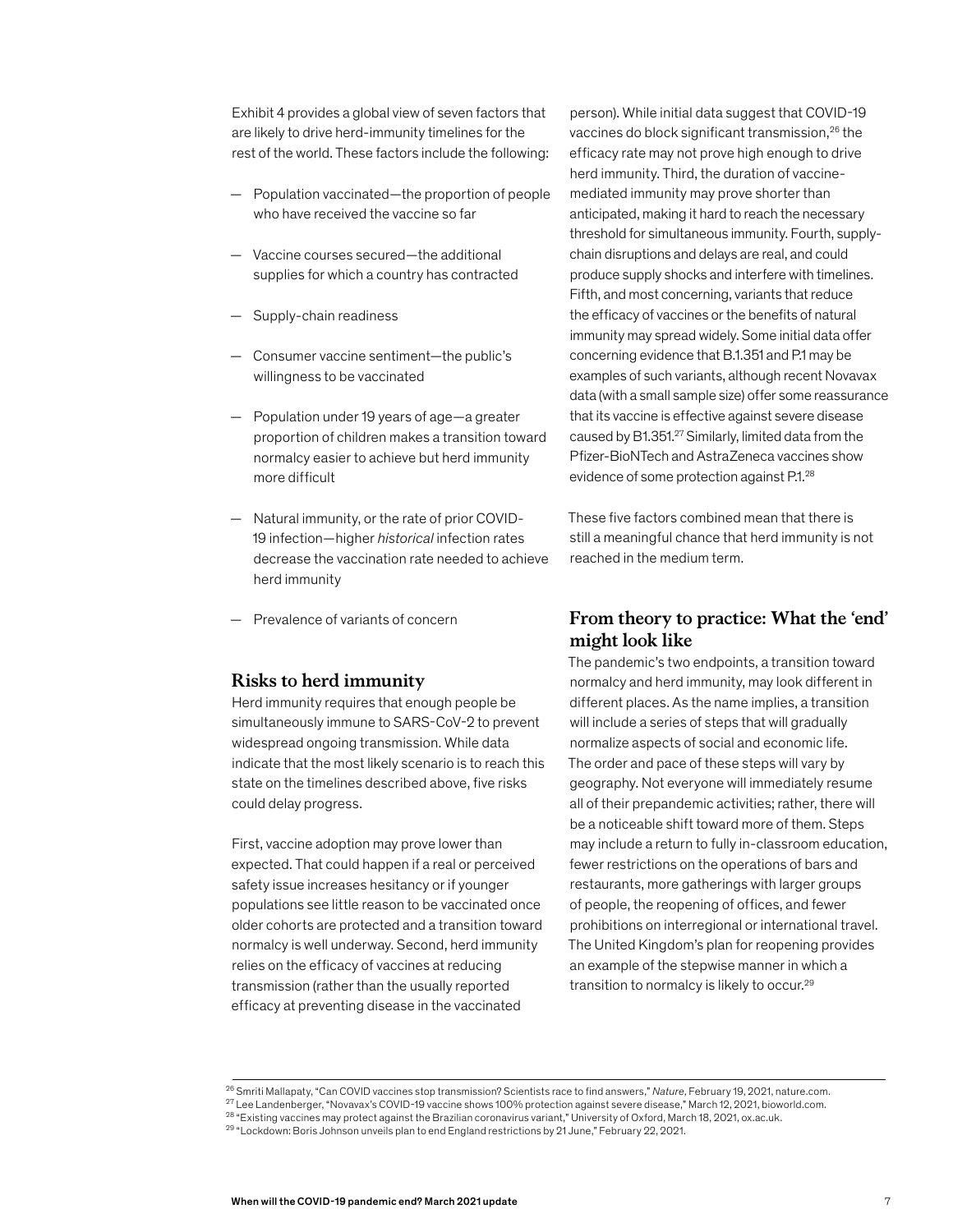#### Exhibit 4

## Seven factors will likely influence the timing of herd immunity in countries and regions. **and regions.**

| Factors favoring or slowing progress to herd immunity, March 14, 2021 |                           |                                            |                                     |                                                         |                                 | Unfavorable                      | Favorable                                          |
|-----------------------------------------------------------------------|---------------------------|--------------------------------------------|-------------------------------------|---------------------------------------------------------|---------------------------------|----------------------------------|----------------------------------------------------|
|                                                                       | Vaccine immunity          |                                            |                                     |                                                         |                                 |                                  |                                                    |
|                                                                       | Population<br>vaccinated  | Vaccine<br>courses<br>secured <sup>1</sup> | Supply-<br>chain                    | Consumer<br>vaccine<br>readiness <sup>2</sup> sentiment | Population<br>under<br>19 years | Natural<br>immunity <sup>3</sup> | Presence<br>of variants<br>of concern <sup>4</sup> |
| Israel                                                                | 60                        | 1.4                                        | 77                                  | N/A                                                     | 36                              | $10 - 29$                        | N/A                                                |
| UK                                                                    | 41                        | $3.2 - 4.2$                                | 91                                  | 89                                                      | 23                              | $10 - 29$                        | B.1.1.7                                            |
| Chile                                                                 | 30                        | 2.4                                        | 68                                  | N/A                                                     | 26                              | $30+$                            | N/A                                                |
| <b>USA</b>                                                            | 25                        | $2.3 - 4.1$                                | 85                                  | 71                                                      | 25                              | $30+$                            | B.1.427/9                                          |
| France                                                                | $9$                       | $2.3 - 3.5$                                | 85                                  | 57                                                      | 24                              | $10 - 29$                        | B.1.1.7                                            |
| Italy                                                                 | $\overline{9}$            | $2.3 - 3.5$                                | 69                                  | 80                                                      | 18                              | $10 - 29$                        | B.1.1.7                                            |
| Spain                                                                 | $9$                       | $2.3 - 3.5$                                | 80                                  | 80                                                      | 19                              | $10 - 29$                        | B.1.1.7                                            |
| Germany                                                               | $9$                       | $2.3 - 3.5$                                | 88                                  | 68                                                      | 19                              | $2 - 9$                          | B.1.1.7                                            |
| Other EU                                                              | $\overline{9}$            | $2.3 - 3.5$                                | 72                                  | 56                                                      | 21                              | $30+$                            | B.1.1.7                                            |
| Canada                                                                | $\overline{9}$            | $4.3 - 5.8$                                | 88                                  | 79                                                      | 21                              | $2 - 9$                          | B.1.1.7                                            |
| Other Europe                                                          | 6                         | < 0.5                                      | 55                                  | 70                                                      | 29                              | $2 - 9$                          | B.1.1.7                                            |
| Russia                                                                | $\overline{4}$            | 0.5                                        | 46                                  | 42                                                      | 23                              | $2 - 9$                          | N/A                                                |
| China                                                                 | $3 - 5$                   | 0.6                                        | 62                                  | 85                                                      | 23                              | $0 - 1$                          | N/A                                                |
| Latin America and Caribbean                                           | $\overline{4}$            | $0.6 - 0.8$                                | 47                                  | 87                                                      | 32                              | $30+$                            | B.1.351/P.1 <sup>5</sup>                           |
| India                                                                 | $\ensuremath{\mathsf{3}}$ | $0.8 - 1.1$                                | 62                                  | 87                                                      | 35                              | $10 - 29$                        | N/A                                                |
| Other Asia                                                            | $\overline{2}$            | $0.4 - 0.6$                                | 49                                  | 85                                                      | 34                              | $10 - 29$                        | Minimal                                            |
| South Korea                                                           |                           | 1.3                                        | N/A                                 | 78                                                      | 17                              | $0 - 1$                          | B.1.1.7                                            |
| Middle East                                                           | $\mathbf{1}$              | < 0.5                                      | 41                                  | 84                                                      | 41                              | $10 - 29$                        | N/A                                                |
| Africa                                                                | 1                         | $0.3 - 0.6$                                | 35                                  | 61                                                      | 51                              | $2 - 9$                          | B.1.351/P.15                                       |
| Australia and New Zealand                                             | $\mathbf{1}$              | $2.5 - 2.7$                                | 90                                  | 73                                                      | 25                              | $0 - 1$                          | B.1.1.7                                            |
| Japan                                                                 | $\circ$                   | 2.2                                        | 86                                  | 64                                                      | 17                              | $0 - 1$                          | B.1.351/P.1 <sup>5</sup>                           |
|                                                                       | % at least<br>one dose    | Courses<br>per capita                      | Score<br>$(100 = best)$ get vaccine | % plan to                                               | % share                         | % share                          | % cases in<br>past 4 weeks                         |

Note: Latin America and Caribbean: Antigua and Barbuda, Argentina, Bahamas, Barbados, Belize, Bolivia, Brazil, Colombia, Costa Rica, Cuba, Dominican Republic, Ecuador, El Salvador, Grenada, Guatemala, Guyana, Haiti, Honduras, Jamaica, Mexico, Nicaragua, Panama, Paraguay, Peru, Saint Lucia, Saint Vincent and the Grenadines, Suriname, Trinidad and Tobago, Uruguay, Venezuela; Middle East: Afghanistan, Bahrain, Iran, Iraq, Jordan, Kuwait, Lebanon, Oman, Pakistan, Qatar, Saudi Arabia, Syria, United Arab Emirates, Yemen; Africa: Algeria, Angola, Benin, Botswana, Burkina Faso, Burundi, Cameroon, Cape Verde, Central African Republic, Chad,<br>Comoros, Congo, Democratic Republic of Congo, Djibouti, Egy Principe, Senegal, Seychelles, Sierra Leone, Somalia, South Africa, South Sudan, Sudan, Tanzania, Togo, Tunisia, Uganda, Zambia, Zimbabwe; Other Asia: Bangladesh, Bhutan, Brunei, Burma, Cambodia, Fiji, Indonesia, Laos, Malaysia, Maldives, Micronesia, Mongolia, Nepal, Papua New Guinea, Philippines, Samoa, Singapore,<br>Solomon Islands, Sri Lanka, Taiwan, Thailand, Timor-Leste, Van na, Georgia, Iceland, Kazakhstan, Kosovo, Kyrgyzstan, Liechtenstein, Monaco, Montenegro, North Macedonia, Norway, San Marino, Serbia, Switzerland, Tajikistan,<br>Turkey, Ukraine, Uzbekistan, Holy See/Vatican; Other EU: Austri Latvia, Lithuania, Luxembourg, Malta, Moldova, Netherlands, Poland, Portugal, Romania, Slovakia, Slovenia, Sweden.

<sup>t</sup>Calculation assumes 1 course equals 2 doses for all vaccines except Johnson & Johnson, for which 1 dose equals 1 course; range reflects difference between announced committed courses and announced committed plus optional doses. ²The FM Global Resilience Index is an equally-weighted composite measure of three core resilience factors: economic, risk quality and the supply chain itself, each factor is comprised of four core drivers. Scores are bound on a scale of 0 to 100 with<br>O representing the lowest resilience and 100 being th of infection fatality ratio (IFR) by age group to get infections by age. For locations where there is no data on age distribution of deaths, an estimated population-level<br>IFR is calculated by weighted average of age-specif that IFR. <sup>4</sup>Minimal: <10% of VOCs (variants of concern, such as P.1 or B.1.351, B.1.427, B.1.429, or B.1.1.7) or any amount of VOIs (variants of interest, such as B.1525)<br>documented in last 4 weeks. B.1.1.7: >10% samples VOCs B.1.427 or B.1.429. B.1.351/P.1: >10% samples documented in that location are of VOCs B.1.351 or P.1. <sup>s</sup>South Africa accounts for 30%+ of all B.1.351 cases to<br>date, however data for last 4 weeks for South Africa has

Source: Our World in Data (population vaccinated); Launch and Scale Speedometer (vaccine courses); FM Global (supply-chain readiness); Ipsos (consumer vaccine<br>sentiment); UN World Population Prospects 2019 (age and populat GISAID (variants); McKinsey analysis